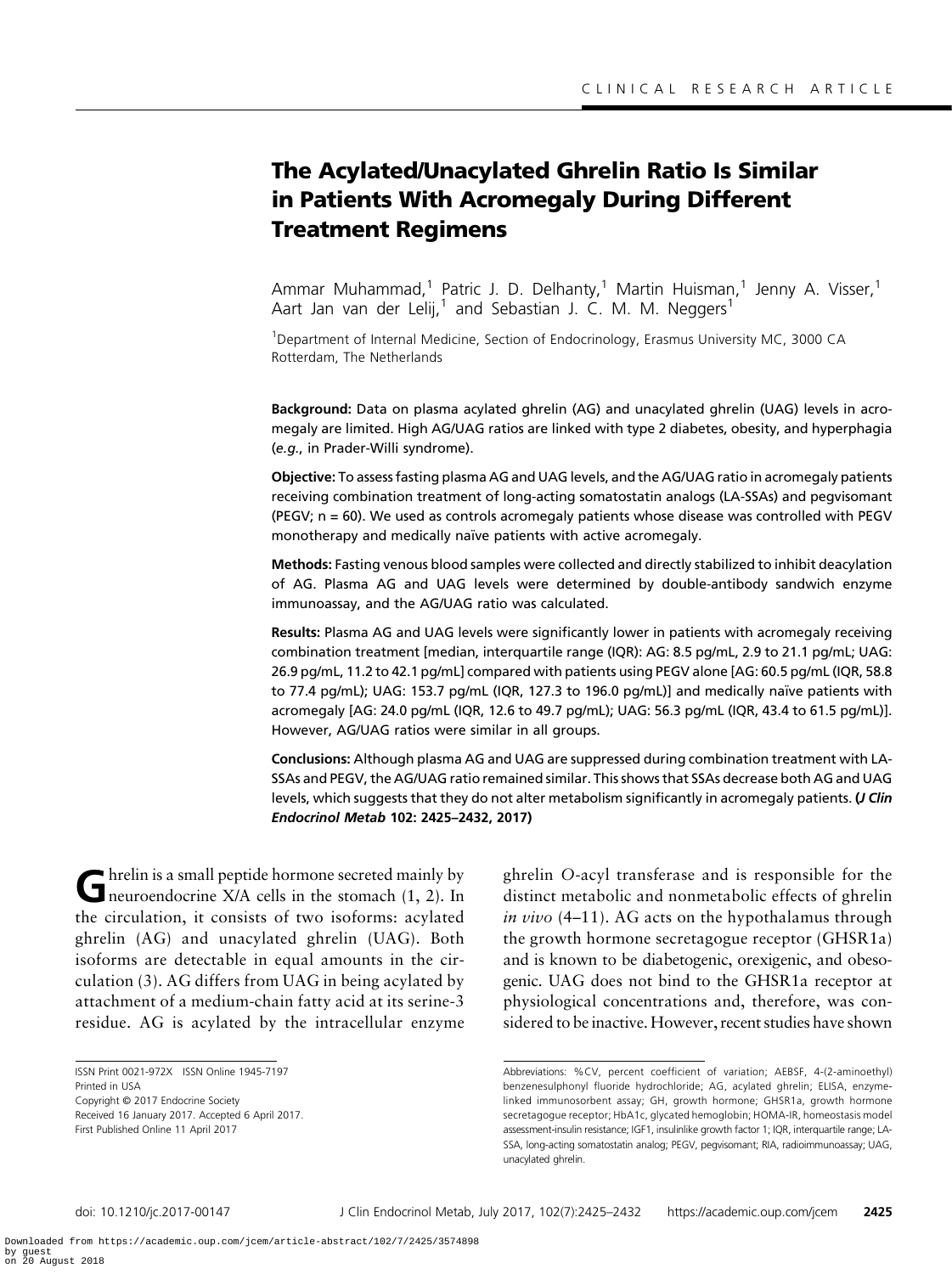that UAG is able to counteract the metabolic effects of AG ([9, 12\)](#page-5-0).

Because AG and UAG have distinct biological effects and can affect each other, the AG/UAG ratio may be a more important parameter than individual levels of AG and UAG ([13](#page-5-0)–[19](#page-5-0)). For example, elevated AG/UAG ratios have been associated with diabetes, obesity, and hyperphagia [\(13,](#page-5-0) [20](#page-6-0)–[25\)](#page-6-0). Hyperphagia is a hallmark of Prader-Willi syndrome, a rare cause of genetic, early-onset obesity, which is characterized by elevated total ghrelin levels but changing AG/UAG ratios throughout life ([20](#page-6-0), [22, 26\)](#page-6-0).

It is known that ghrelin stimulates growth hormone (GH) secretion, whereas ghrelin itself is reduced after GH infusion ([11,](#page-5-0) [27](#page-6-0)–[29\)](#page-6-0). However, the exact physiological role of ghrelin in the regulation of GH release is not entirely established [\(30](#page-6-0)–[33](#page-6-0)).

In acromegaly, a prototype disease characterized by excessive GH levels, the emerging picture from previous studies is that, in medically naïve patients during active disease, total ghrelin levels are lowered compared with levels in control subjects [\(27, 34, 35\)](#page-6-0). Ghrelin levels are elevated after surgery, whereas they are reduced during treatment with long-acting somatostatin analogs (LA-SSAs) [\(34](#page-6-0)–[37\)](#page-6-0). Patients with acromegaly treated with the competitive GH receptor blocker pegvisomant (PEGV) have higher total ghrelin levels than patients with active disease [\(38](#page-6-0)).

However, to our knowledge, the effect of combination treatment with long-acting somatostatin analogs (LA-SSAs) and PEGV on plasma AG and UAG levels in acromegaly remains unknown. Similarly, AG and UAG levels have not been assessed together in patients with acromegaly.

Therefore, the aim of this study was to assess fasting plasma AG and UAG levels and to determine the AG/UAG ratio in patients with acromegaly who were receiving combination treatment with somatostatin analogs and PEGV  $(n = 60)$ , and compare them with the ratios in patients receiving PEGV monotherapy (n = 4) and in medically naïve patients with acromegaly  $(n = 5)$ .

## Patients and Methods

#### Study design

We prospectively recruited 69 patients with acromegaly at our outpatient clinic at the Erasmus University Medical Center, Rotterdam, The Netherlands, between August 2015 and June 2016. For most of these patients, their acromegaly was biochemically controlled in the long term with combination treatment of LA-SSAs and PEGV ( $n = 60$ ), four patients were treated with PEGV monotherapy, and five patients were medically naïve with active acromegaly. We excluded patients with eating disorders, active malignancies, active inflammatory or infectious diseases, epilepsy, and psychiatric disorders. Patients with acromegaly were considered diabetic either if they were taking antidiabetic medication or had a history of diabetes mellitus, or had glycated hemoglobin (HbA1c) levels  $\geq 6.5\%$ .

In addition to measurement of plasma AG and UAG, we assessed in the fasting state: glucose, insulin, HbA1c, insulinlike growth factor 1 (IGF1), and GH levels. The patients' body weight and height also were measured. Serum glucose, insulin, and HbA1c values were determined with standard laboratory methods. The updated homeostasis model assessment was used to assess insulin resistance (HOMA-IR) and  $\beta$ -cell function from pairs of fasting glucose and insulin levels.

All patients gave their written informed consent, and the study was approved by the Medical Ethics Committee of Erasmus University MC, Rotterdam.

### Materials

Vacutainers were obtained from Becton Dickinson (6 mL of di-potassium EDTA; catalog no. 367899; Breda, The Netherlands); 4-(2-aminoethyl) benzenesulphonyl fluoride hydrochloride [(AEBSF) Pefabloc SC; Sigma-Aldrich, St. Louis,MO] was purchased from Roche Applied Science (catalog no. 11429876001; Almere, The Netherlands). Stock solutions of 200 mg/mL AEBSF in distilled water were prepared [\(39, 40\)](#page-6-0).

Human AG and UAG levels were determined by doubleantibody sandwich enzyme immunoassay kits obtained from Bertin Pharma (catalog nos. A05106 and A05119, respectively; Montigny-le-Bretonneux, France) [\(39\)](#page-6-0).

Total IGF1 concentrations were measured by chemiluminescent immunometric assay (IDS-iSYS; Immunodiagnostic Systems, Boldon, United Kingdom) and were interpreted according to the sex-dependent and agedependent ranges. GH levels were measured using the IDS-iSYS assay, which is free of interference from PEGV ([41\)](#page-6-0).

#### Blood collection, AEBSF treatment, and storage

Overnight-fasting venous blood samples for the measurement of plasma AG and plasma UAG were drawn and collected in EDTA tubes. One 4-mL EDTA tube per patient was collected. AEBSF was immediately added to all blood samples (1:100 dilution; final concentration, 2 mg/mL) to prevent deacylation of AG to UAG [\(39](#page-6-0), [42](#page-6-0)). Whole blood was mixed gently by inversion (three times) and stored on water ice (4°C) until centrifugation at 2500g at 4°C for 5 minutes. Plasma of these venous blood samples was then rapidly aliquoted in four 1.5-mL Eppendorf tubes (300  $\mu$ L in each). All plasma samples were stored at  $-80^{\circ}$ C until the assay was performed. AEBSF was stored for a maximum of 1 month after dilution.

## Acylated and unacylated ghrelin enzyme-linked immunosorbent assays

After thawing on ice, plasma samples were centrifuged for 1 minute at 1500g and 4°C, and kept on ice before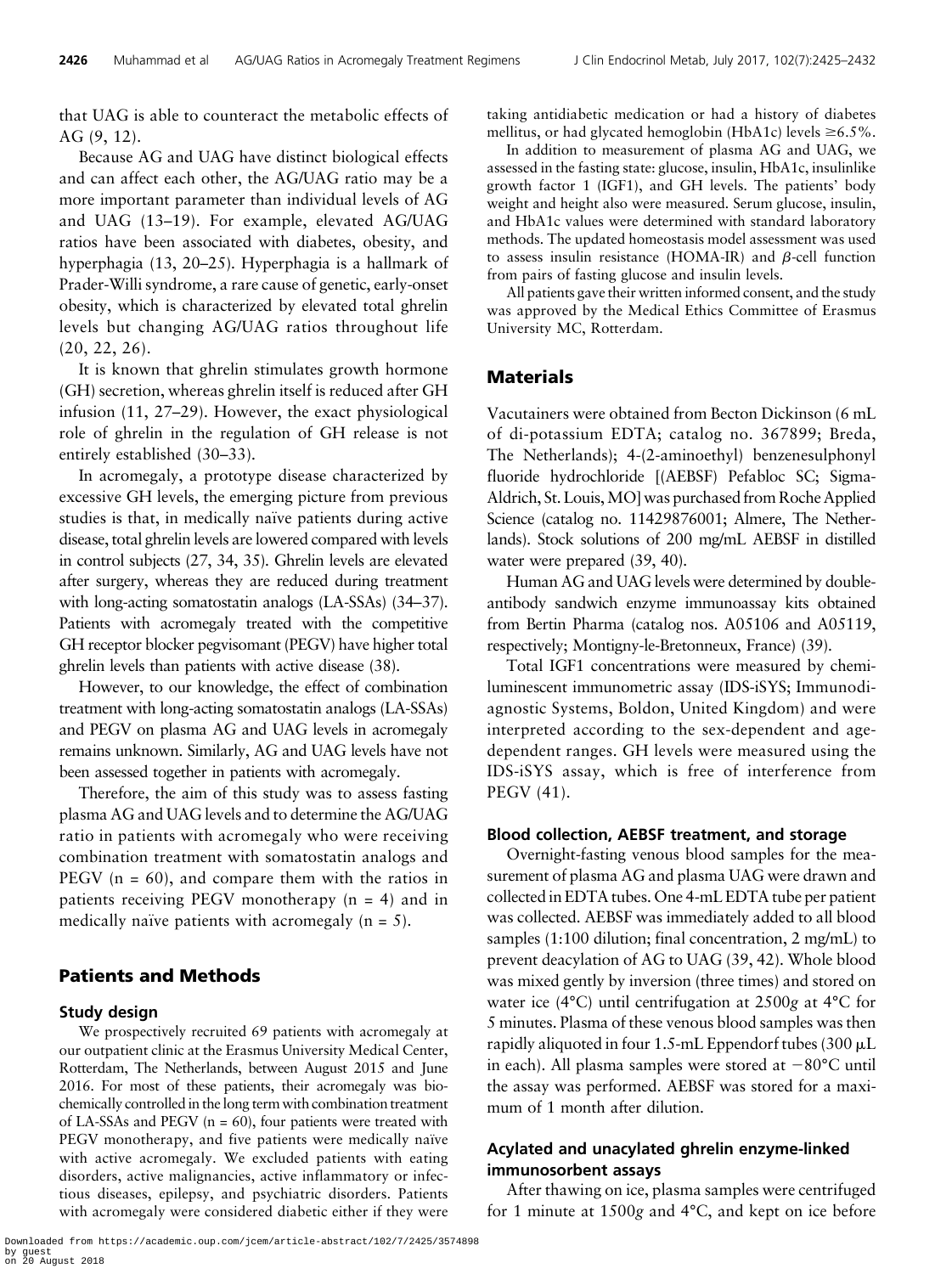transferring to the assay plates. All samples were measured in duplicate (50  $\mu$ L/well), according to the manufacturer's protocol ([39\)](#page-6-0).

A sigmoidal third-order cubic polynomial fitting was used to determine concentrations from the calibration curves. This resulted in  $r^2$  values  $>$  0.99 in most of the assays. For the Bertin Pharma EIAs, the average intraassay percent coefficient of variation (%CV) was 2.1 for AG and 4.6 for UAG. The average interassay %CV was 9.5 for AG and 12.8 for UAG. The %CVs were assessed over six assays. The lower limit of detection was 4 pg/mL.

#### Statistical analysis

Analyses were performed using SPSS software (version 24 for Windows; SPSS Inc., Chicago, IL) and GraphPad Prism® version 6.04 (GraphPad Software, San Diego, CA). The Kolmogorov-Smirnov test was used to test normality of variables (data were considered to be normally distributed when  $P > 0.05$ ). Comparisons across all groups were analyzed with the Kruskall-Wallis test. Comparisons between patient groups were analyzed by Wilcoxon signed-ranks tests and Mann-Whitney U tests. Correlation analyses were done using the Spearman rank-correlation test. Data were reported as median [interquartile range (IQR)] because they were not normally distributed.  $P < 0.05$  was considered statistically significant.

### Results

#### Clinical characteristics

Table 1 shows the patients' demographics, characteristics, and disease history. Plasma AG and UAG levels were measured in a total of 69 acromegaly patients. Onethird of patients (20 of 60) who received combination treatment had previously undergone surgery, whereas 7 of 60 patients had undergone surgery and radiotherapy in the past. In patients receiving PEGV monotherapy, two of four patients had undergone both surgery and radiotherapy. In medically naïve patients with active disease, two of five patients had previously undergone surgery. Clinical characteristics were comparable among the groups with respect to age, sex, body mass index, and previous therapy. Patients receiving combination treatment with LA-SSAs and PEGV and patients receiving PEGV monotherapy had IGF1 levels within the age- and sex-adjusted normal limits.

[Figure 1](#page-3-0) shows the median fasting levels of AG and UAG, and the AG/UAG ratio. Levels of AG and UAG were significantly different between the groups (Kruskal-Wallis test: AG,  $P = 0.004$ ; UAG,  $P = 0.005$ ).

Median (IQR) AG levels were significantly lower in patients using combination treatment compared with patients using PEGV monotherapy and with medically naïve patients [respective Mann-Whitney U test results: 8.5 pg/mL (2.9 to 21.1 pg/mL) vs 60.5 pg/mL  $(58.8 \text{ to } 77.4 \text{ pg/mL}), P = 0.0002$ ; vs 24.0 pg/mL (12.6) to 49.7 pg/mL),  $P = 0.03$ . There was no significant difference in AG between patients using PEGV and the medically naïve patients (Wilcoxon signed-rank test:  $P = 0.25$ .

Although UAG levels were higher than AG levels in all groups, they showed a similar pattern. Median (IQR) UAG levels were significantly lower during combination treatment compared with the other groups (respective Mann-Whitney U test results: [26.9 pg/mL (11.2 to 42.1 pg/mL)

### Table 1. Characteristics of All Patients in the Three Study Groups

| <b>Parameters</b>          | LA-SSA + PEGV       | <b>PEGV</b>         | <b>Medically Naïve Acromegaly</b> |
|----------------------------|---------------------|---------------------|-----------------------------------|
| No. of patients            | 60                  | 4                   | 5.                                |
| Male sex, no. $(\%)$       | 32(53)              | 2(50)               | 2(40)                             |
| Age, mean (range), y       | 54 (27-81)          | $62(44-82)$         | 44 (29-62)                        |
| BMI, kg/m <sup>2</sup>     | 28.8 (26.0-31.7)    | $30.9(24.1 - 34.9)$ | $30.3(26.1 - 35.4)$               |
| Previous therapy, no. (%)  |                     |                     |                                   |
| Surgery                    | 20(33)              | $\left( \right)$    | 2(40)                             |
| Radiotherapy               | 0                   |                     | 0                                 |
| Surgery and radiotherapy   | 7(11.7)             | 2(50)               |                                   |
| IGF1, nmol/L               | $25.7(22.2 - 32.3)$ | 27.0 (22.4 - 36.0)  | 96.1 (64.0-166.0)                 |
| $IGF1 \times ULN$          | $0.99(0.85 - 1.12)$ | $1.09(0.90 - 1.28)$ | $3.63(2.20 - 4.50)$               |
| GH, µg/L                   | $4.6(1.7 - 8.6)$    | $3.1(0.7-17.6)$     | 15.4 (11.7–112.0)                 |
| Fasting glucose, mmol/L    | $6.1(5.6-6.8)$      | $4.6(4.3 - 4.9)$    | $5.5(5.1 - 6.2)$                  |
| HbA <sub>1</sub> c, $%$    | $5.9(5.7-6.2)$      | $5.6(5.5-5.9)$      | $5.6(5.3 - 6.4)$                  |
| Diabetes mellitus, no. (%) | 14(23)              | 0(0)                | 1(20)                             |
| HOMA-IR score              | $1.1(0.7-1.5)$      | NA.                 | <b>NA</b>                         |
| HOMA $\beta$ -cell score   | 67.2 (49.3-90.5)    | <b>NA</b>           | <b>NA</b>                         |
| PEGV dose, mg/wk           | 100 (60-160)        | 175 (95-289)        |                                   |

Data are expressed as median and IQR, unless otherwise specified.

Abbreviations: —, not applicable; BMI, body mass index; NA, not available; ULN, upper limit of normal.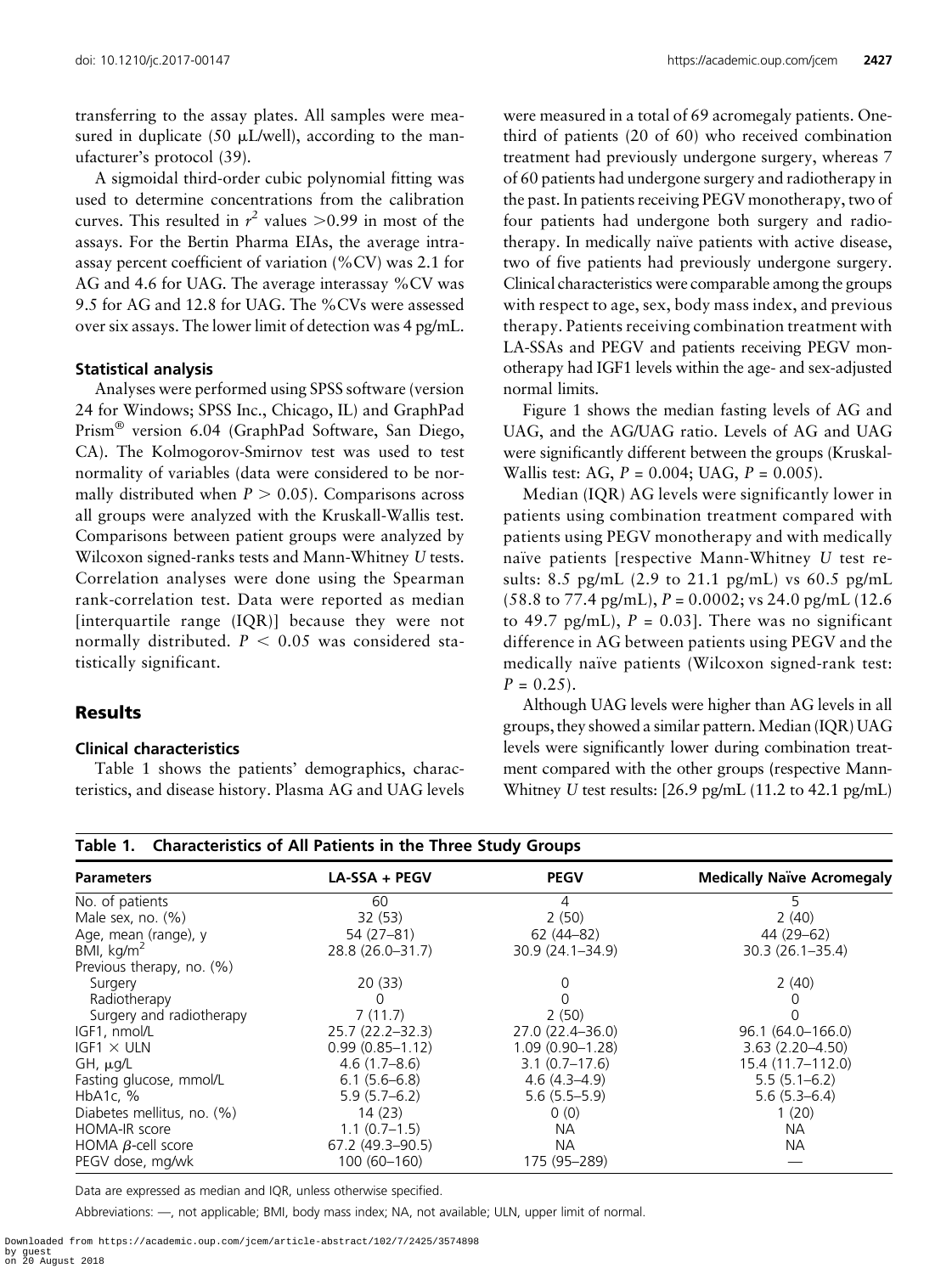<span id="page-3-0"></span>

Figure 1. In patients with acromegaly who were treated with combination therapy consisting of LA-SSAs and PEGV ( $n = 60$ ), patients with acromegaly receiving PEGV monotherapy (n = 5), and medically naïve patients with acromegaly ( $n = 4$ ), (a) plasma AG, (b) plasma UAG, and (c) AG/UAG ratios are depicted. Data are expressed as median  $\pm$  IQR. (a, b) \*P < 0.05; \*\*P < 0.001.

vs 127.3 pg/mL (153.7 to 196.0 pg/mL),  $P = 0.0002$ ; vs 56.3 pg/mL (43.3 to 61.5 pg/mL),  $P = 0.03$ ])]. Similar to AG, UAG levels were not different between patients using PEGV and medically naïve patients (Wilcoxon signedrank test:  $P = 0.13$ ).

AG/UAG ratios were not significantly different between the groups ( $P = 0.65$ ). The median (IQR) AG/UAG ratio was 0.38 (0.16 to 0.59) in the combination group vs 0.40 (0.31 to 0.60) in the PEGV monotherapy group vs  $0.53$  (0.24 to 0.90) in medically naïve patients.

The highest AG level of 140.6 pg/mL was observed in a 55-year-old man with long-term controlled acromegaly treated with lanreotide Autogel (Ipsen, Paris, France) 120 mg every 4 weeks and PEGV 100 mg/wk. At the time of the blood sampling, this patient had an IGF1 level of 1.17 times the upper limit of normal. His type 2 diabetes (HbA1c, 6.9%) was well regulated with metformin and he received testosterone replacement because of hypogonadism.

In another patient, we observed the second highest AG level of 117.1 pg/mL and the highest observed UAG level of 177.5 pg/mL. This was a 27-year-old patient with acromegaly who had undergone a transsphenoidal hypophysectomy twice. At the time of the blood sampling, her condition was controlled with octreotide long-acting release every 4 weeks and PEGV 80 mg/wk.

Concentrations of plasma AG [Fig. 1(a)] and UAG [Fig. 1(b)] were very low in the LA-SSA and PEGV combination treatment group. In 17 patients (28%) receiving combination treatment, AG levels were undetectable, whereas in four patients (6.7%), UAG levels were undetectable.

We found no statistically significant relationship between plasma AG, UAG, and AG/UAG ratios vs biochemical parameters [i.e., GH, IGF1, HbA1c levels, HOMA-IR score, HOMA  $\beta$ -cell score, and clinical parameters (age, sex, body mass index, diabetes, previous surgery, previous radiotherapy, PEGV dose)] among the groups of patients with acromegaly. Although not statistically significant, a negative correlation  $(r = -0.25; P = 0.06)$  was observed between previous surgery and UAG levels in patients receiving combination treatment.

#### **Discussion**

Our main finding was that the AG/UAG ratio was not altered in patients with acromegaly during different treatment regimens. AG and UAG levels were suppressed during combination treatment with LA-SSAs and PEGV, compared with patients using PEGV alone and with medically naïve active acromegaly. This is in line with literature on total ghrelin levels, although previous studies lacked information on the ratios between AG/ UAG. It is questionable whether higher single AG and UAG levels have a physiological role during PEGV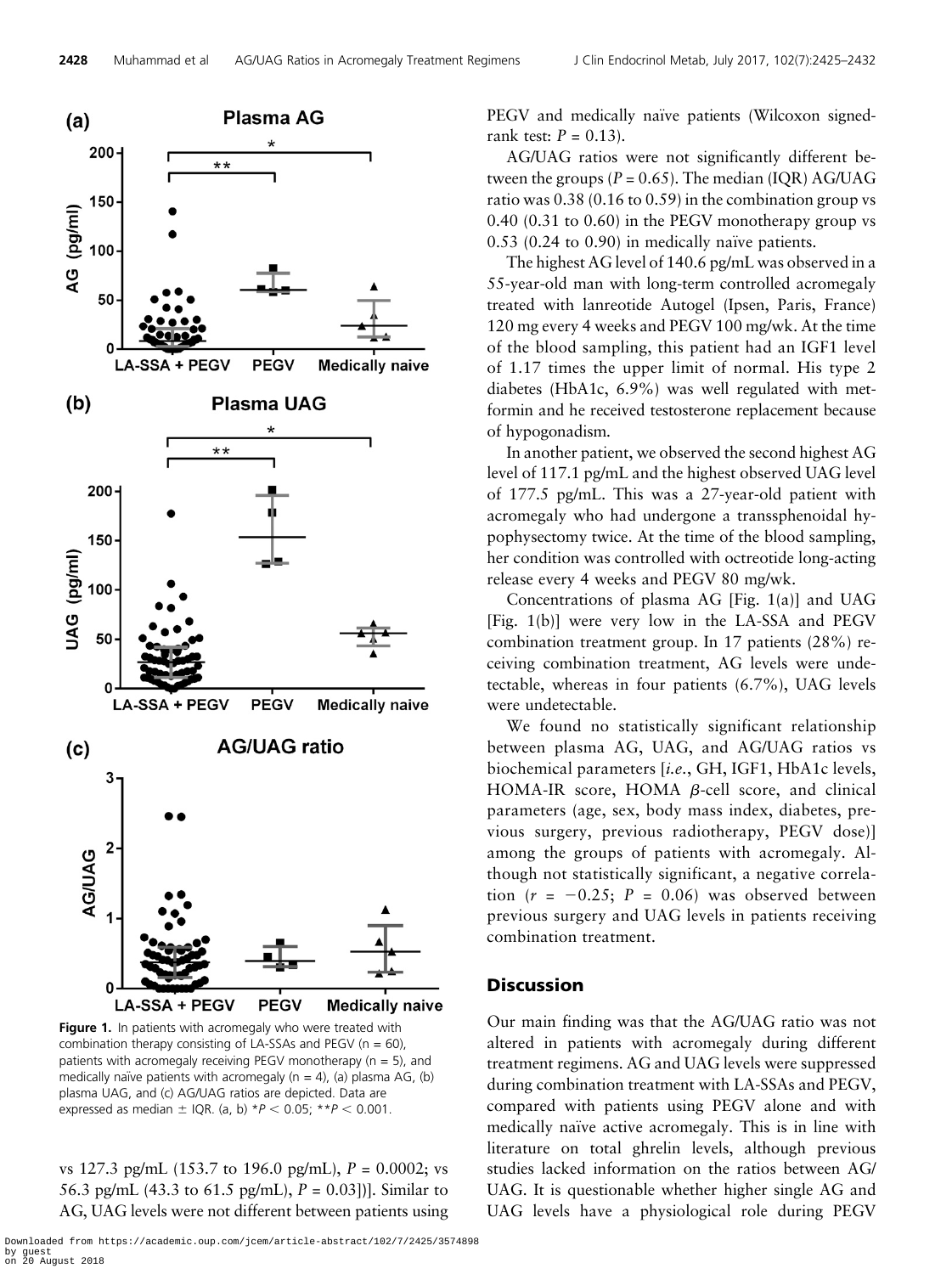treatment and active disease if the ratios remain the same. Therefore, assessment of total ghrelin assessment is probably not clinically useful.

The AG/UAG ratio is probably more clinically relevant than measurement of total ghrelin. The main problem with previous studies examining ghrelin levels in patients with acromegaly is the small number of samples assessed and the use of ghrelin assays that do not distinguish between acylated and unacylated ghrelin. Commercial radioimmunoassays (RIAs) and one-site competitive enzyme-linked immunosorbent assays (ELISAs) measure total human serum ghrelin by using labeled UAG as a tracer and a polyclonal antibody against the C-terminal end of human ghrelin. These assays overestimate ghrelin levels because they measure peptide fragments as well as full-length peptide. These fragments exist naturally in the circulation and lack the N-terminal region, but can also be artificially produced during the assay procedure. Twosite ELISAs use antibodies directed against both ends of the peptide and, therefore, are highly specific and will only measure unfragmented ghrelin. Using their two-site sandwich ELISA as a comparison, Akamizu et al. [\(43](#page-6-0)) have demonstrated that about 40% to 60% of the total ghrelin measured by RIA is likely fragmented. This was further confirmed by Prudom et al. [\(44](#page-6-0)) who showed that their two-site sandwich ELISAs for AG and UAG provided greater specificity. They found that dynamic changes in AG were dampened and less visible in the RIAs. AG has a short half-life and, in circulation, it is rapidly degraded to UAG. For this reason, blocking deacylation is crucial for reliable measurements of AG and UAG ([39, 42\)](#page-6-0).

The observation of low AG and UAG levels during combination treatment of LA-SSA and PEGV suggests that this effect is caused by the SSAs. This finding is in line with previous studies showing that LA-SSAs suppress ghrelin levels in patients with acromegaly  $(34, 36)$  $(34, 36)$  $(34, 36)$  $(34, 36)$  $(34, 36)$ . Freda *et al.*  $(34)$  evaluated fasting and serum ghrelin levels after an oral glucose tolerance test in patients with active acromegaly at baseline and after either surgery or administration of LA-SSAs. They observed that fasting total ghrelin levels were higher in patients after surgery, but these levels fell significantly after treatment with LA-SSAs. The researchers suggested that the postoperative lowering of insulin levels and improved insulin sensitivity may have contributed to the postoperative rise of ghrelin levels ([34](#page-6-0)). Another report also suggested that patients with acromegaly with greater insulin resistance have lower total ghrelin levels [\(27\)](#page-6-0). Several studies have indicated that hyperinsulinemia inhibits AG and UAG secretion; conversely, AG itself inhibits insulin secretion [\(14,](#page-5-0) [45](#page-6-0)–[47\)](#page-6-0). However, we could only assess insulin levels in the combination

group and, therefore, cannot draw any conclusions on the difference in insulin sensitivity between the groups.

The observation of higher AG and UAG levels in patients using PEGV suggests that PEGV itself can stimulate AG and UAG. Roemmler et al. [\(38](#page-6-0)) showed that acromegaly patients using PEGV had higher total ghrelin levels compared with healthy control subjects, patients with active acromegaly, and those with inactive acromegaly. This finding suggests that treatment with PEGV might disrupt the feedback loop of ghrelin and GH, leading to elevated ghrelin levels. The ghrelin receptor GHSR1a is expressed in normal pituitary and somatotroph adenomas ([48\)](#page-6-0). GH administration has been shown to suppress total ghrelin levels in GH-deficient patients ([49\)](#page-6-0). In rodents, GH administration in cultured stomach tissue reduced total ghrelin secretion, whereas hypophysectomy increased ghrelin levels ([50](#page-7-0)–[52](#page-7-0)). These results support the notion that GH exerts a negative feedback action on ghrelin secretion. Although there are no studies evaluating the direct effect of PEGV on ghrelin secretion, these data indirectly suggest that blockade of the GH receptor with PEGV leads to a positive feedback action on ghrelin secretion.

In patients using combination treatment, median plasma AG levels were 8.5 pg/mL (range, 0 to 140.6 pg/mL) and median UAG levels were 26.9 pg/mL (range, 0 to 177.5 pg/mL). This is considerably lower than levels that have been observed in healthy control subjects, measured using equivalent two-site sandwich assays and stabilized with AEBSF. Adrichem et al. ([40\)](#page-6-0) found median plasma AG levels of 57.2 pg/mL (range, 10 to 273 pg/mL) and median plasma UAG levels of 64.9 pg/mL (range, 8 to 331 pg/mL) in 28 healthy control subjects, whereas Liu et al. ([53](#page-7-0)) reported AG levels ranging from 43 to 366 pg/mL in four healthy volunteers.

AG and UAG exert distinct effects on glucose homeostasis and insulin sensitivity. AG has diabetogenic actions; it induces insulin resistance and reduces insulin secretion. However, UAG displays antidiabetogenic actions [\(13](#page-5-0)–[19](#page-5-0)). UAG alone or in combination with AG improves insulin sensitivity through the suppression of AG levels in obese subjects with type 2 diabetes ([9](#page-5-0)). Studies have shown that insulin-resistant obese subjects have an elevated AG/UAG ratio compared with insulinsensitive obese subjects [\(13](#page-5-0), [24](#page-6-0), [25\)](#page-6-0), which can be explained by a relative UAG deficiency in obese subjects ([23\)](#page-6-0). Conversely, low AG/UAG ratios are associated with an improved metabolic state ([21\)](#page-6-0).

Prader-Willi syndrome is characterized by distinct nutritional phenotypes, from anorexia in infancy to hyperphagia and obesity in childhood [\(26\)](#page-6-0). Recently, it was revealed that although total hyperghrelinemia was observed at all ages throughout life in Prader-Willi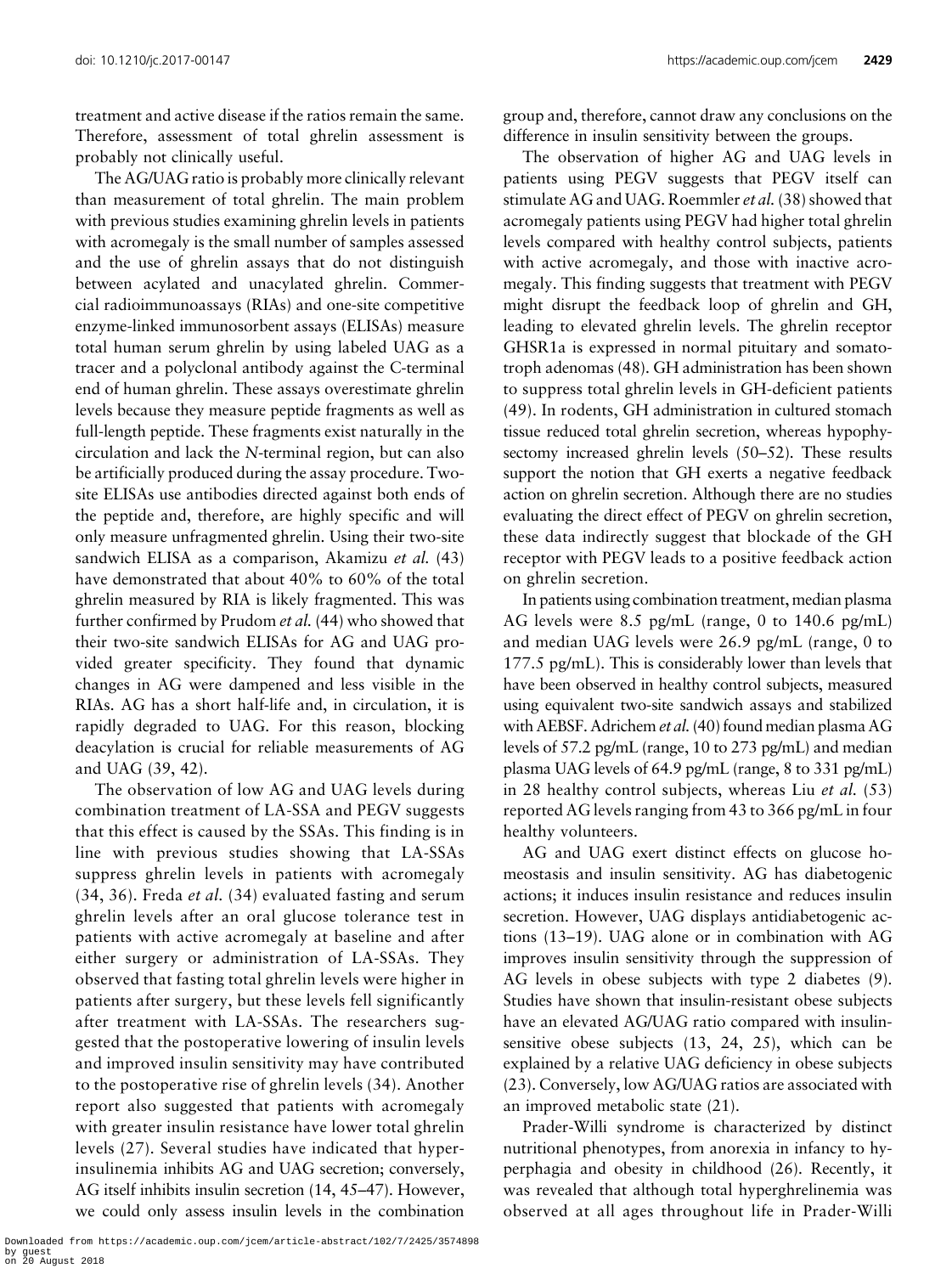<span id="page-5-0"></span>syndrome, the AG/UAG ratio changed over time, driving opposite phenotypes. Although the AG/UAG ratio was low during infancy, it switched to a high AG/UAG ratio later in life [\(20, 22](#page-6-0)).

These data illustrate that AG and UAG have opposing actions, and that the AG/UAG ratio yields more physiological importance than measurement of absolute levels of AG and UAG. Although our patients receiving combination therapy had lower AG and UAG levels, the AG/ UAG ratio was similar between all groups. This suggests that treatment with LA-SSAs and PEGV does not alter the relation of AG with respect to UAG.

In summary, the plasma AG/UAG ratio was not altered in patients with acromegaly during medical treatment. Absolute levels of individual assessments of AG and UAG, however, were lower than observed during the assessment of total ghrelin levels. Assessment of the AG/ UAG ratio is more clinically relevant because it is a better reflection of the physiological bioactive state of ghrelin than measurement of total ghrelin. Therefore, we recommend assessment of AG and UAG separately and calculation of the AG/UAG ratio.

## Acknowledgments

We thank the endocrine nurses at the Erasmus University MC hospital for their excellent assistance with the collection of blood samples, and the study participants for their participation.

Address all correspondence and requests for reprints to: Ammar Muhammad, MD, Department of Internal Medicine, Section of Endocrinology, Erasmus University MC, PO Box 2040, 3000 CA Rotterdam, The Netherlands. E-mail: [a.muhammad.1@erasmusmc.nl.](mailto:a.muhammad.1@erasmusmc.nl)

This research did not receive any specific grant from any funding agency in the public, commercial, or nonprofit sector.

Author contributions: All authors contributed to the conception and design, data analysis and interpretation, manuscript writing, and final approval of themanuscript. A.M. collected and assembled the data.

Disclosure Summary: A.M. received a research grant and a speaker fee from Novartis Pharma. A.J.v.d.L. is a consultant for Novartis Pharma, Pfizer International, and Alizé Pharma, and received grants from Novartis Pharma, Ipsen Pharma International, and Pfizer International. S.J.C.M.M.N. received research and speakers' fee grants from Ipsen Pharma International, Novartis Pharma, and Pfizer International. The other authors have nothing to disclose.

## References

1. Date Y, Kojima M, Hosoda H, Sawaguchi A, Mondal MS, Suganuma T, Matsukura S, Kangawa K, Nakazato M. Ghrelin, a novel growth hormone-releasing acylated peptide, is synthesized in a distinct endocrine cell type in the gastrointestinal tracts of rats and humans. Endocrinology. 2000;141:4255–4261.

- 2. Kojima M, Hosoda H, Date Y, Nakazato M, Matsuo H, Kangawa K. Ghrelin is a growth-hormone-releasing acylated peptide from stomach. Nature. 1999;402(6762):656–660.
- 3. Tong J, Dave N, Mugundu GM, Davis HW, Gaylinn BD, Thorner MO, Tschop MH, D'Alessio D, Desai PB. The pharmacokinetics of acyl, des-acyl, and total ghrelin in healthy human subjects. Eur J Endocrinol. 2013;168(6):821–828.
- 4. Date Y, Nakazato M, Hashiguchi S, Dezaki K, Mondal MS, Hosoda H, Kojima M, Kangawa K, Arima T, Matsuo H, Yada T, Matsukura S. Ghrelin is present in pancreatic alpha-cells of humans and rats and stimulates insulin secretion. Diabetes. 2002;51(1): 124–129.
- 5. Gutierrez JA, Solenberg PJ, Perkins DR, Willency JA, Knierman MD, Jin Z, Witcher DR, Luo S, Onyia JE, Hale JE. Ghrelin octanoylation mediated by an orphan lipid transferase. Proc Natl Acad Sci USA. 2008;105(17):6320–6325.
- 6. Lutter M, Sakata I, Osborne-Lawrence S, Rovinsky SA, Anderson JG, Jung S, Birnbaum S, Yanagisawa M, Elmquist JK, Nestler EJ, Zigman JM. The orexigenic hormone ghrelin defends against depressive symptoms of chronic stress. Nat Neurosci. 2008;11(7): 752–753.
- 7. Masuda Y, Tanaka T, Inomata N, Ohnuma N, Tanaka S, Itoh Z, Hosoda H, Kojima M, Kangawa K. Ghrelin stimulates gastric acid secretion and motility in rats. Biochem Biophys Res Commun. 2000;276(3):905–908.
- 8. Muccioli G, Broglio F, Valetto MR, Ghè C, Catapano F, Graziani A, Papotti M, Bisi G, Deghenghi R, Ghigo E. Growth hormonereleasing peptides and the cardiovascular system. Ann Endocrinol (Paris). 2000;61(1):27–31.
- 9. Ozcan B, Neggers SJ, Miller AR, Yang HC, Lucaites V, Abribat T, Allas S, Huisman M, Visser JA, Themmen AP, Sijbrands E, Delhanty P, Van der Lely AJ. Does des-acyl ghrelin improve glycemic control in obese diabetic subjects by decreasing acylated ghrelin levels? Eur J Endocrinol. 2014;170(6):799–807.
- 10. Reed JA, Benoit SC, Pfluger PT, Tschöp MH, D'Alessio DA, Seeley RJ. Mice with chronically increased circulating ghrelin develop agerelated glucose intolerance. Am J Physiol Endocrinol Metab. 2008; 294(4):E752–E760.
- 11. Yang J, Brown MS, Liang G, Grishin NV, Goldstein JL. Identification of the acyltransferase that octanoylates ghrelin, an appetite-stimulating peptide hormone. Cell. 2008;132(3): 387–396.
- 12. Delhanty PJ, Neggers SJ, van der Lely AJ. Des-acyl ghrelin: a metabolically active peptide. Endocr Dev. 2013;25:112–121.
- 13. Barazzoni R, Zanetti M, Ferreira C, Vinci P, Pirulli A, Mucci M, Dore F, Fonda M, Ciocchi B, Cattin L, Guarnieri G. Relationships between desacylated and acylated ghrelin and insulin sensitivity in the metabolic syndrome. J Clin Endocrinol Metab. 2007;92(10): 3935–3940.
- 14. Broglio F, Koetsveld Pv Pv, Benso A, Gottero C, Prodam F, Papotti M, Muccioli G, Gauna C, Hofland L, Deghenghi R, Arvat E, Van Der Lely AJ, Ghigo E. Ghrelin secretion is inhibited by either somatostatin or cortistatin in humans. J Clin Endocrinol Metab. 2002; 87(10):4829–4832.
- 15. Gauna C, Meyler FM, Janssen JA, Delhanty PJ, Abribat T, van Koetsveld P, Hofland LJ, Broglio F, Ghigo E, van der Lely AJ. Administration of acylated ghrelin reduces insulin sensitivity, whereas the combination of acylated plus unacylated ghrelin strongly improves insulin sensitivity. J Clin Endocrinol Metab. 2004;89(10):5035–5042.
- 16. Kiewiet RM, van Aken MO, van der Weerd K, Uitterlinden P, Themmen AP, Hofland LJ, de Rijke YB, Delhanty PJ, Ghigo E, Abribat T, van der Lely AJ. Effects of acute administration of acylated and unacylated ghrelin on glucose and insulin concentrations in morbidly obese subjects without overt diabetes. Eur J Endocrinol. 2009;161(4):567–573.
- 17. Vestergaard ET, Djurhuus CB, Gjedsted J, Nielsen S, Møller N, Holst JJ, Jørgensen JO, Schmitz O. Acute effects of ghrelin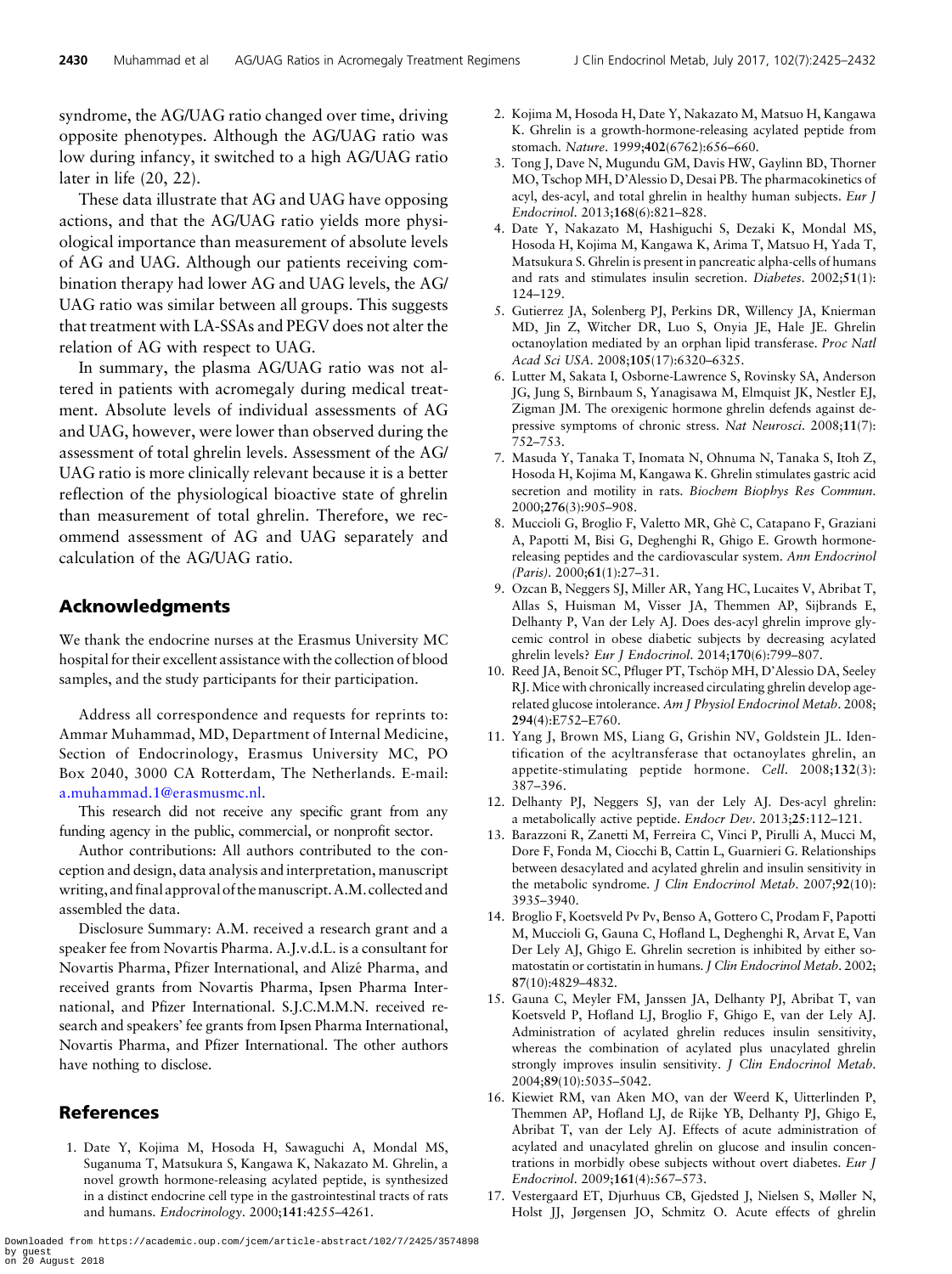<span id="page-6-0"></span>administration on glucose and lipid metabolism. J Clin Endocrinol Metab. 2008;93(2):438–444.

- 18. Vestergaard ET, Gormsen LC, Jessen N, Lund S, Hansen TK, Moller N, Jorgensen JO. Ghrelin infusion in humans induces acute insulin resistance and lipolysis independent of growth hormone signaling. Diabetes. 2008;57(12):3205–3210.
- 19. Vestergaard ET, Hansen TK, Gormsen LC, Jakobsen P, Moller N, Christiansen JS, Jorgensen JO. Constant intravenous ghrelin infusion in healthy young men: clinical pharmacokinetics and metabolic effects. Am J Physiol Endocrinol Metab. 2007;292(6): E1829–E1836.
- 20. Beauloye V, Diene G, Kuppens R, Zech F, Winandy C, Molinas C, Faye S, Kieffer I, Beckers D, Nergårdh R, Hauffa B, Derycke C, Delhanty P, Hokken-Koelega A, Tauber M. High unacylated ghrelin levels support the concept of anorexia in infants with Prader-Willi syndrome. Orphanet J Rare Dis. 2016;11(1):56.
- 21. Cederberg H, Rajala U, Koivisto VM, Jokelainen J, Surcel HM, Keinanen-Kiukaanniemi S, Laakso M. Unacylated ghrelin is associated with changes in body composition and body fat distribution during long-term exercise intervention. Eur J Endocrinol. 2011;165(2):243–248.
- 22. Kuppens RJ, Diène G, Bakker NE, Molinas C, Faye S, Nicolino M, Bernoux D, Delhanty PJ, van der Lely AJ, Allas S, Julien M, Delale T, Tauber M, Hokken-Koelega AC. Elevated ratio of acylated to unacylated ghrelin in children and young adults with Prader-Willi syndrome. Endocrine. 2015;50(3):633–642.
- 23. Pacifico L, Poggiogalle E, Costantino F, Anania C, Ferraro F, Chiarelli F, Chiesa C. Acylated and nonacylated ghrelin levels and their associations with insulin resistance in obese and normal weight children with metabolic syndrome. Eur J Endocrinol. 2009; 161(6):861–870.
- 24. Rodríguez A, Gómez-Ambrosi J, Catalán V, Becerril S, Sáinz N, Gil MJ, Silva C, Salvador J, Barba J, Colina I, Frühbeck G. Association of plasma acylated ghrelin with blood pressure and left ventricular mass in patients with metabolic syndrome. J Hypertens. 2010; 28(3):560–567.
- 25. St-Pierre DH, Karelis AD, Coderre L, Malita F, Fontaine J, Mignault D, Brochu M, Bastard JP, Cianflone K, Doucet E, Imbeault P, Rabasa-Lhoret R. Association of acylated and nonacylated ghrelin with insulin sensitivity in overweight and obese postmenopausal women. J Clin Endocrinol Metab. 2007;92(1): 264–269.
- 26. Miller JL, Lynn CH, Driscoll DC, Goldstone AP, Gold JA, Kimonis V, Dykens E, Butler MG, Shuster JJ, Driscoll DJ. Nutritional phases in Prader-Willi syndrome. Am J Med Genet A. 2011;155A(5): 1040–1049.
- 27. Cappiello V, Ronchi C, Morpurgo PS, Epaminonda P, Arosio M, Beck-Peccoz P, Spada A. Circulating ghrelin levels in basal conditions and during glucose tolerance test in acromegalic patients. Eur J Endocrinol. 2002;147(2):189–194.
- 28. Kawamata T, Inui A, Hosoda H, Kangawa K, Hori T. Perioperative plasma active and total ghrelin levels are reduced in acromegaly when compared with in nonfunctioning pituitary tumours even after normalization of serum GH. Clin Endocrinol (Oxf). 2007; 67(1):140–144.
- 29. Takaya K, Ariyasu H, Kanamoto N, Iwakura H, Yoshimoto A, Harada M, Mori K, Komatsu Y, Usui T, Shimatsu A, Ogawa Y, Hosoda K, Akamizu T, Kojima M, Kangawa K, Nakao K. Ghrelin strongly stimulates growth hormone release in humans. *J Clin* Endocrinol Metab. 2000;85(12):4908–4911.
- 30. Avram AM, Jaffe CA, Symons KV, Barkan AL. Endogenous circulating ghrelin does not mediate growth hormone rhythmicity or response to fasting. J Clin Endocrinol Metab. 2005;90(5): 2982–2987.
- 31. Koutkia P, Canavan B, Breu J, Johnson ML, Grinspoon SK. Nocturnal ghrelin pulsatility and response to growth hormone secretagogues in healthy men. Am J Physiol Endocrinol Metab. 2004;287(3):E506–E512.
- 32. Muller AF, Lamberts SW, Janssen JA, Hofland LJ, Koetsveld PV, Bidlingmaier M, Strasburger CJ, Ghigo E, Van der Lely AJ. Ghrelin drives GH secretion during fasting in man. Eur J Endocrinol. 2002; 146(2):203–207.
- 33. van der Lely AJ, Tschöp M, Heiman ML, Ghigo E. Biological, physiological, pathophysiological, and pharmacological aspects of ghrelin. Endocr Rev. 2004;25(3):426–457.
- 34. Freda PU, Reyes CM, Conwell IM, Sundeen RE, Wardlaw SL. Serum ghrelin levels in acromegaly: effects of surgical and long-acting octreotide therapy. J Clin Endocrinol Metab. 2003;88(5):2037–2044.
- 35. Kozakowski J, Rabijewski M, Zgliczyński W. [Lowered ghrelin levels in acromegaly—normalization after treatment]. Endokrynol Pol. 2005;56(6):862–870.
- 36. Nørrelund H, Hansen TK, Ørskov H, Hosoda H, Kojima M, Kangawa K, Weeke J, Møller N, Christiansen JS, Jørgensen JO. Ghrelin immunoreactivity in human plasma is suppressed by somatostatin. Clin Endocrinol (Oxf). 2002;57(4):539–546.
- 37. Wasko R, Jaskula M, Komarowska H, Zamyslowska H, Sowinski J, Waligorska-Stachura J. Ghrelin concentrations in acromegalic patients in relation to the administered therapy. Neuroendocrinol Lett. 2006;27(1-2):162–168.
- 38. Roemmler J, Otto B, Arafat AM, Bidlingmaier M, Schopohl J. Influence of pegvisomant on serum ghrelin and leptin levels in acromegalic patients. Eur J Endocrinol. 2010;163(5):727–734.
- 39. Delhanty PJ, Huisman M, Julien M, Mouchain K, Brune P, Themmen AP, Abribat T, van der Lely AJ. The acylated (AG) to unacylated (UAG) ghrelin ratio in esterase inhibitor-treated blood is higher than previously described. Clin Endocrinol (Oxf). 2015; 82(1):142–146.
- 40. van Adrichem RC, van der Lely AJ, Huisman M, Kramer P, Feelders RA, Delhanty PJ, de Herder WW. Plasma acylated and plasma unacylated ghrelin: useful new biomarkers in patients with neuroendocrine tumors? Endocr Connect. 2016;5(4):143–151.
- 41. Manolopoulou J, Alami Y, Petersenn S, Schopohl J, Wu Z, Strasburger CJ, Bidlingmaier M. Automated 22-kD growth hormone-specific assay without interference from Pegvisomant. Clin Chem. 2012;58(10):1446–1456.
- 42. Blatnik M, Soderstrom CI. A practical guide for the stabilization of acylghrelin in human blood collections. Clin Endocrinol (Oxf). 2011;74(3):325–331.
- 43. Akamizu T, Shinomiya T, Irako T, FukunagaM, Nakai Y, Nakai Y, Kangawa K. Separate measurement of plasma levels of acylated and desacyl ghrelin in healthy subjects using a new direct ELISA assay. J Clin Endocrinol Metab. 2005;90(1):6–9.
- 44. Prudom C, Liu J, Patrie J, Gaylinn BD, Foster-Schubert KE, Cummings DE, Thorner MO, Geysen HM. Comparison of competitive radioimmunoassays and two-site sandwich assays for the measurement and interpretation of plasma ghrelin levels. J Clin Endocrinol Metab. 2010;95(5):2351–2358.
- 45. Blijdorp K, van der Lely AJ, van den Heuvel-Eibrink MM, Huisman TM, Themmen AP, Delhanty PJ, Neggers SJ. Desacyl ghrelin is influenced by changes in insulin concentration during an insulin tolerance test. Growth Horm IGF Res. 2013;23(5):193–195.
- 46. Flanagan DE, Evans ML, Monsod TP, Rife F, Heptulla RA, Tamborlane WV, Sherwin RS. The influence of insulin on circulating ghrelin. Am J Physiol Endocrinol Metab. 2003;284(2):E313–E316.
- 47. Saad MF, Bernaba B, Hwu CM, Jinagouda S, Fahmi S, Kogosov E, Boyadjian R. Insulin regulates plasma ghrelin concentration. J Clin Endocrinol Metab. 2002;87(8):3997–4000.
- 48. Korbonits M, Bustin SA, Kojima M, Jordan S, Adams EF, Lowe DG, Kangawa K, Grossman AB. The expression of the growth hormone secretagogue receptor ligand ghrelin in normal and abnormal human pituitary and other neuroendocrine tumors. J Clin Endocrinol Metab. 2001;86(2):881–887.
- 49. Edén Engström B, Burman P, Holdstock C, Karlsson FA. Effects of growth hormone (GH) on ghrelin, leptin, and adiponectin in GH-deficient patients. J Clin Endocrinol Metab. 2003;88(11): 5193–5198.

Downloaded from https://academic.oup.com/jcem/article-abstract/102/7/2425/3574898 by guest on 20 August 2018